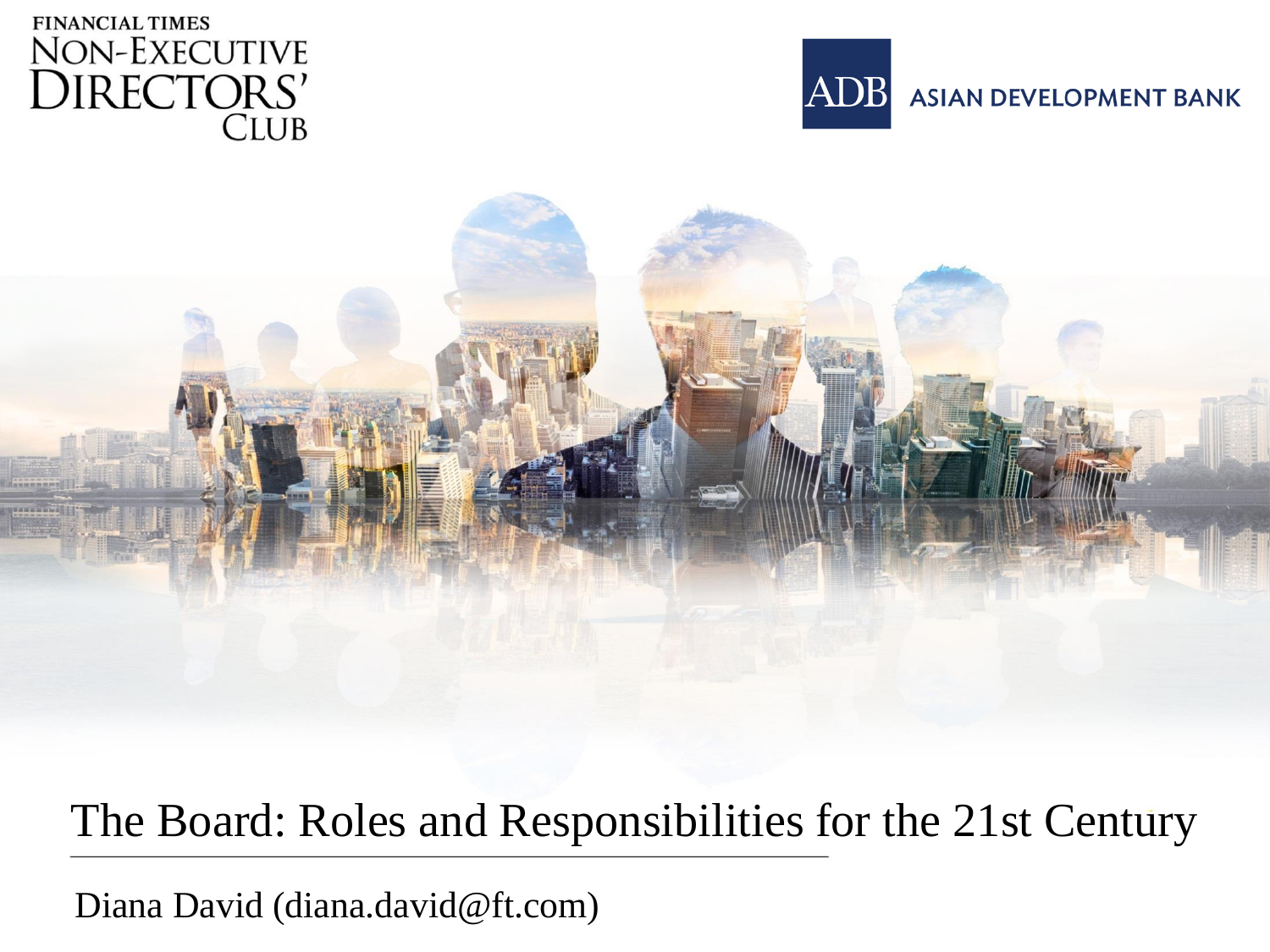### **Workshop Objectives**

- **Agenda To review the role of the board in the 21st Century**
- **To review the role of the directors on the board**
- **To introduce examples of practices that lead to effective boards and companies**
- **Discussion on current practice and opportunities for improvement**



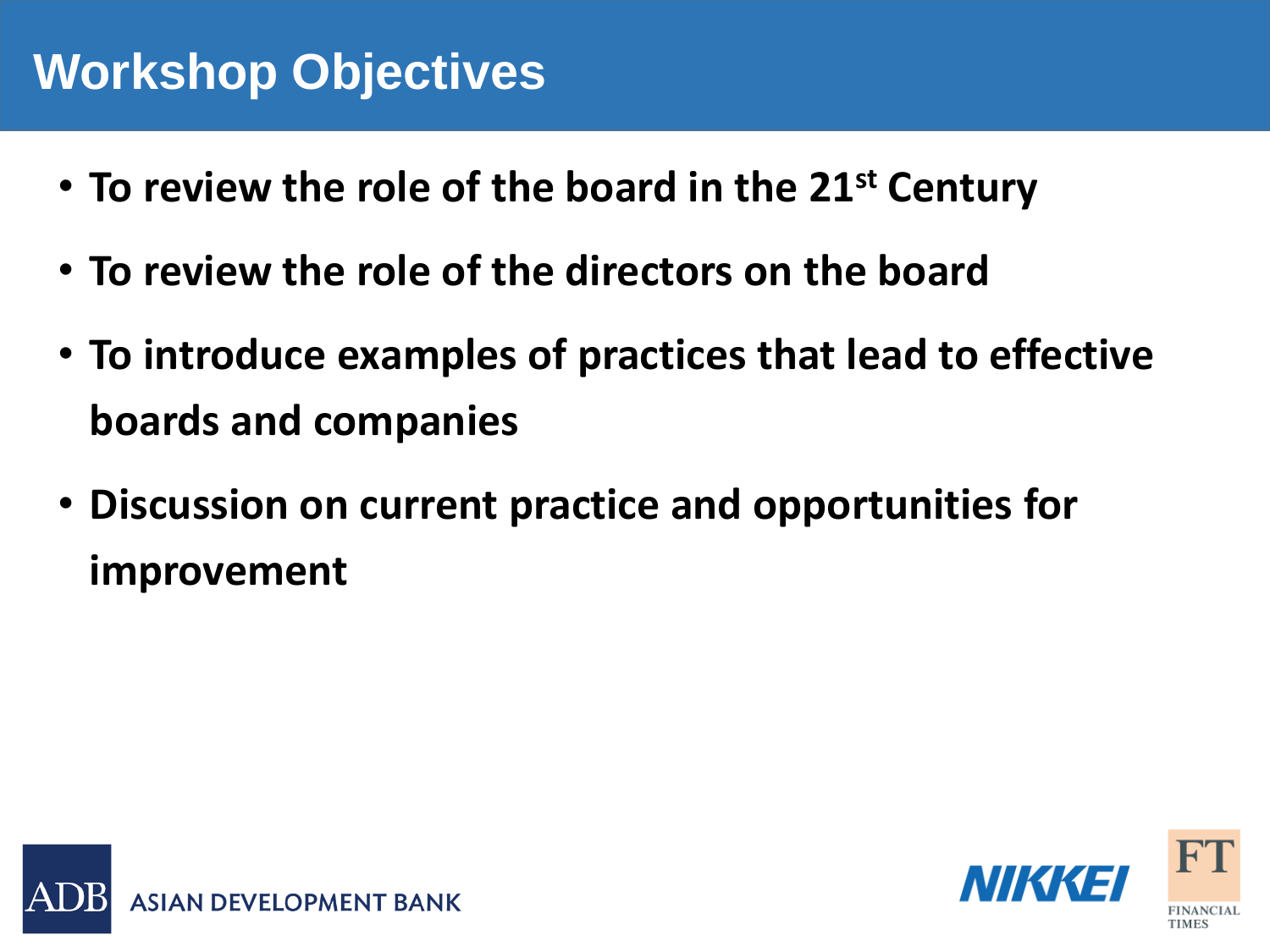### **21st Century Trends**

- **•** Technology startups propelling growth and productivity, **increasing productivity but ethics of AI and automation remain**
- **Globalisation – frontier market growth, shift of geopolitical power from West to East. China's global impact**
- **Demographics - Aging in developed markets, lower-income countries graduating to middle-income (private financing opp)**
- **People, planet, profit - "balance development impact with operational and financial sustainability" and shared value**



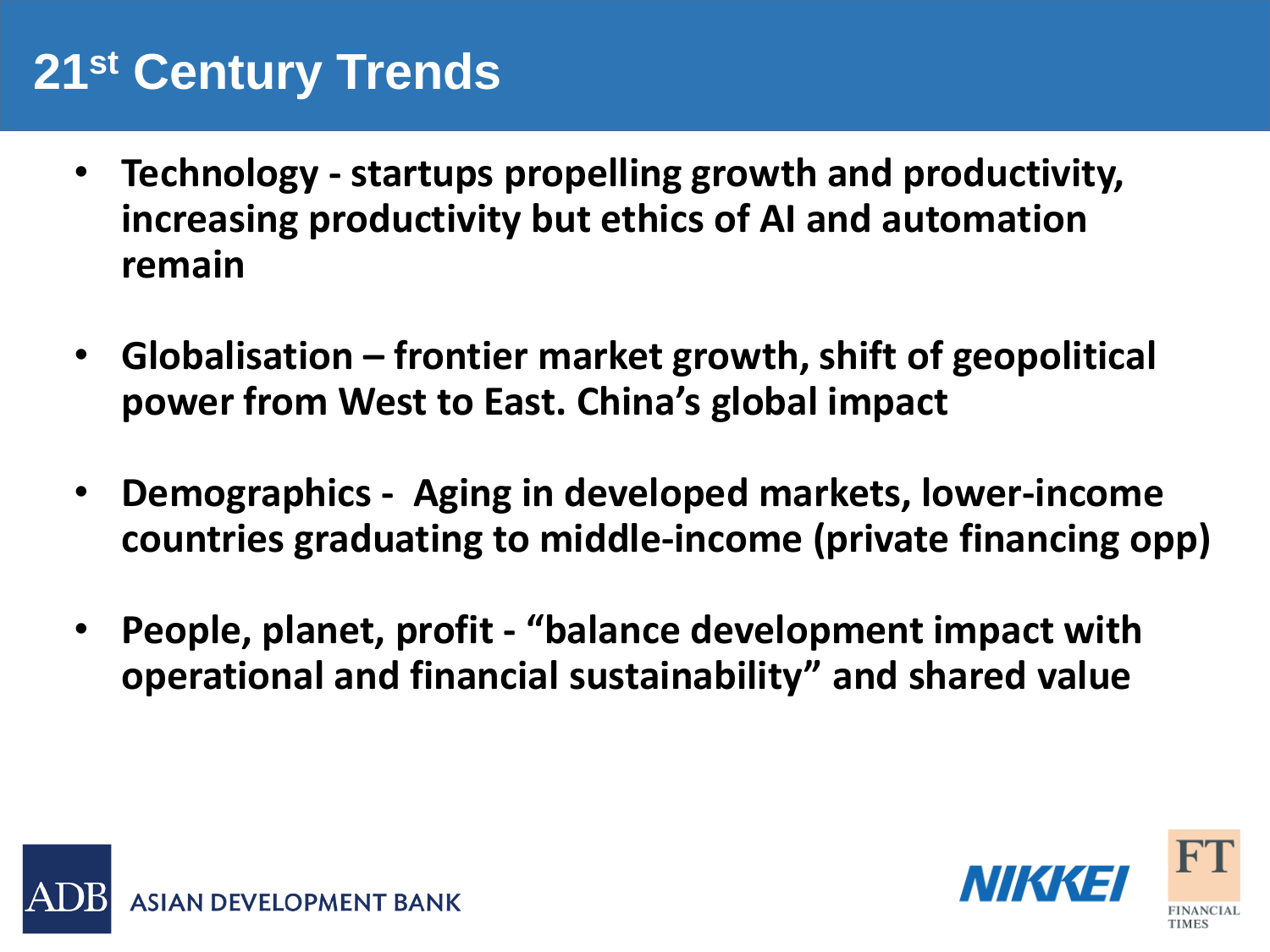- **Overseeing competitive strategy in a world of disruption and convergence**
- **Seizing opportunity while enhancing risk management**
- **Navigating the dynamic geopolitical and regulatory environment**
- **Optimizing long-term capital allocation strategies**
- **Embracing the talent agenda and the workforce of the future**
- **Strengthening board composition through strategic alignment**

(EY 2017)



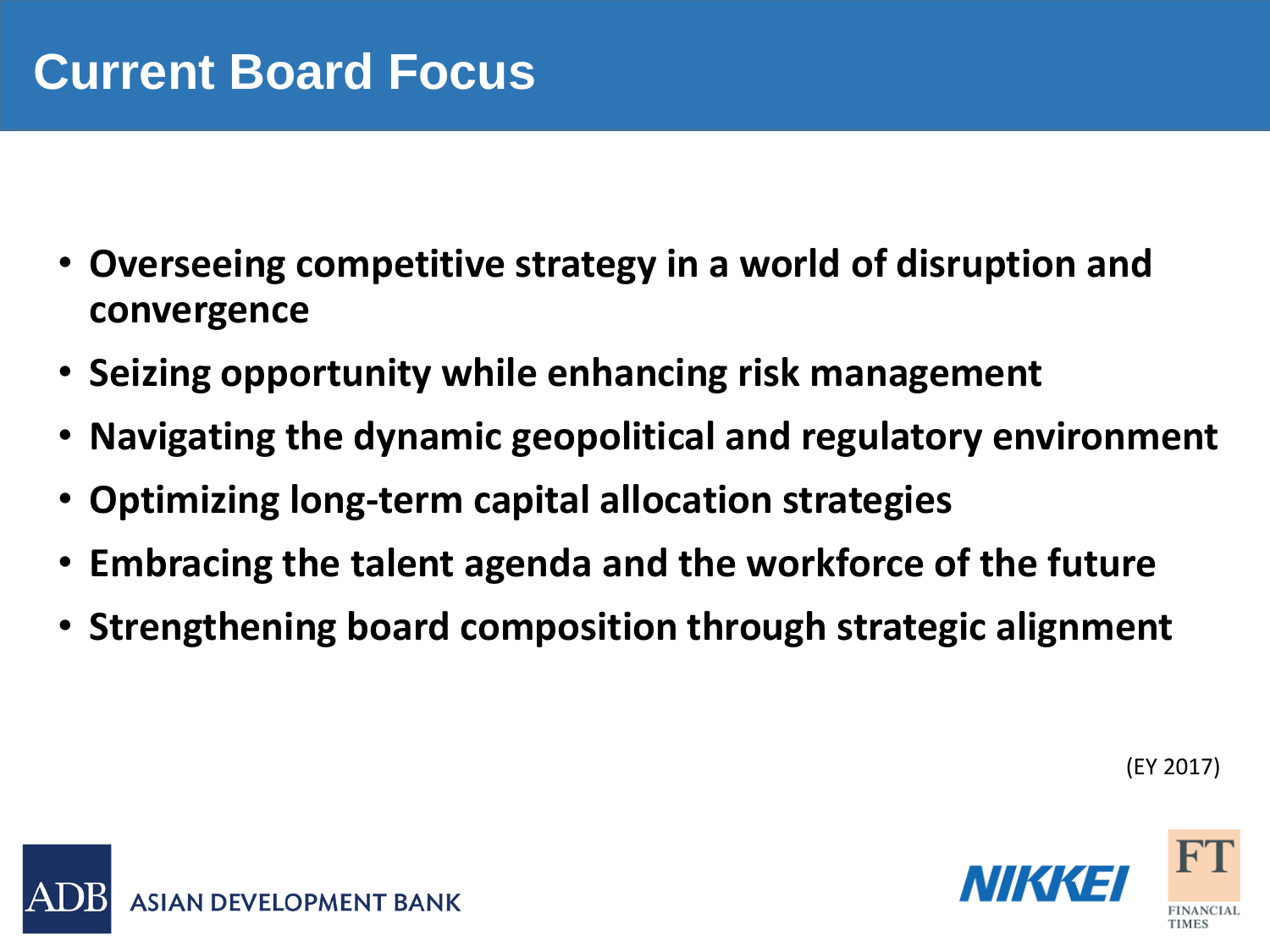### **Current Governance Trends**

- **Higher Expectations and Greater Alignment Around Corporate Governance Norms**
- **Corporate Governance in an Era of Political Uncertainty**
- **Increasing Board Accountability for Long-Term Value Creation**
- **Key Issues in Corporate Governance in 2017**
	- **Board composition and diversity**
	- **ESG and climate risk**
	- **Succession planning**
	- **Fall out from corporate scandals such as Wells Fargo, Petrobras or Volkswagen**
	- **Corporate culture / Ethics**
	- **Regulatory changes**
	- **Activism**

(Harvard Law School / Russell Reynolds)

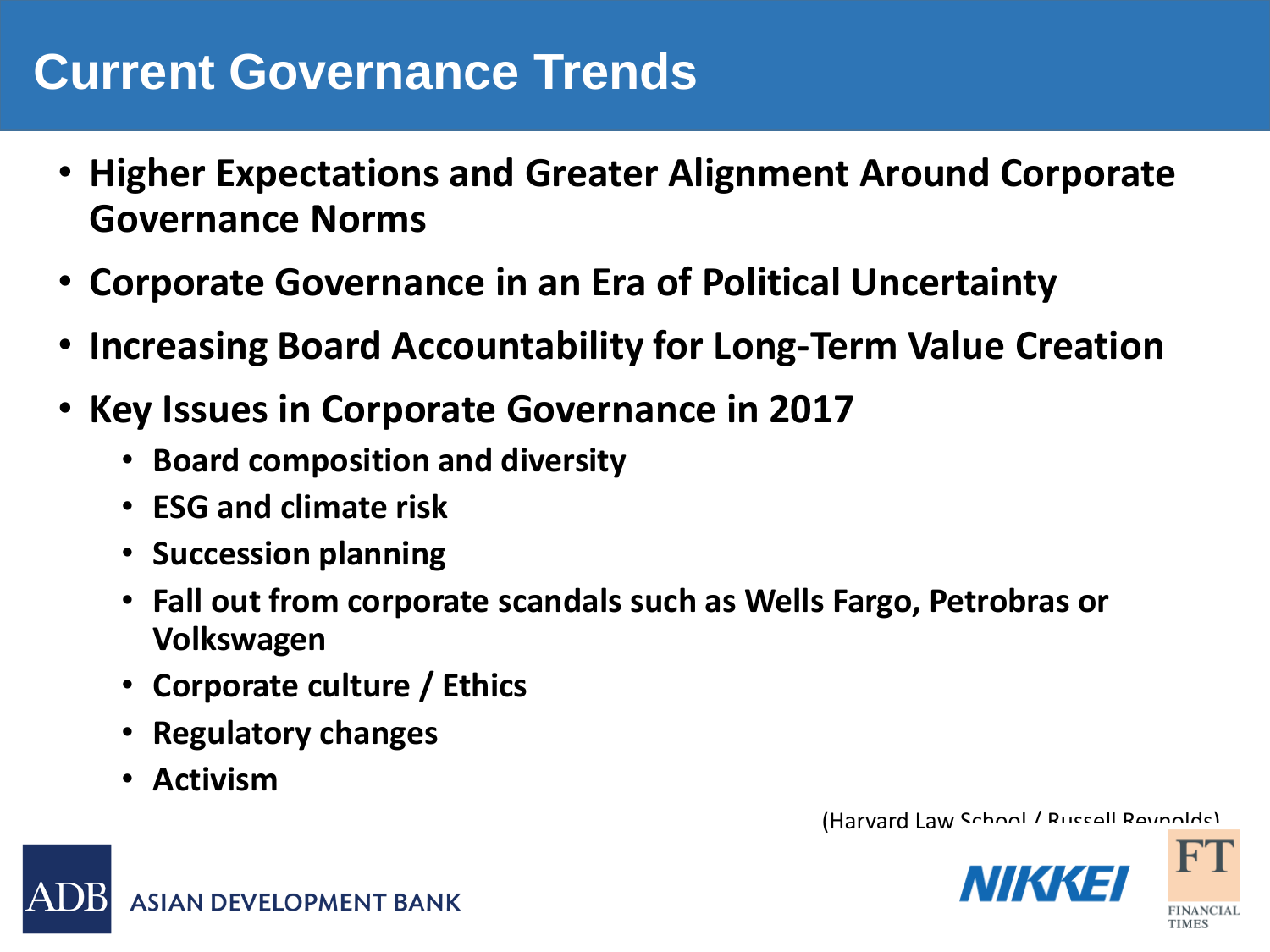### **Corporate Governance Definitions**

"Corporate Governance is the system by which companies are directed and controlled" [1992 Cadbury Committee Report]

"Corporate governance involves a set of relationships between a company's management, its board, its shareholders and other stakeholders. Corporate governance also provides the structure through which the objectives of the company are set, and the means of attaining those objectives and monitoring performance are determined" [G20/OECD Principles of Corporate Governance 2015]

"Corporate Governance refers to the structures and processes for the direction and control of companies" [IFC: List of Key Corporate Governance Terms (2010)]

"[Governance] ensures that decisions are made by the right people and according to the best principles and procedures. It is not simply a boxticking exercise" [Governance + Compliance magazine February 2016]



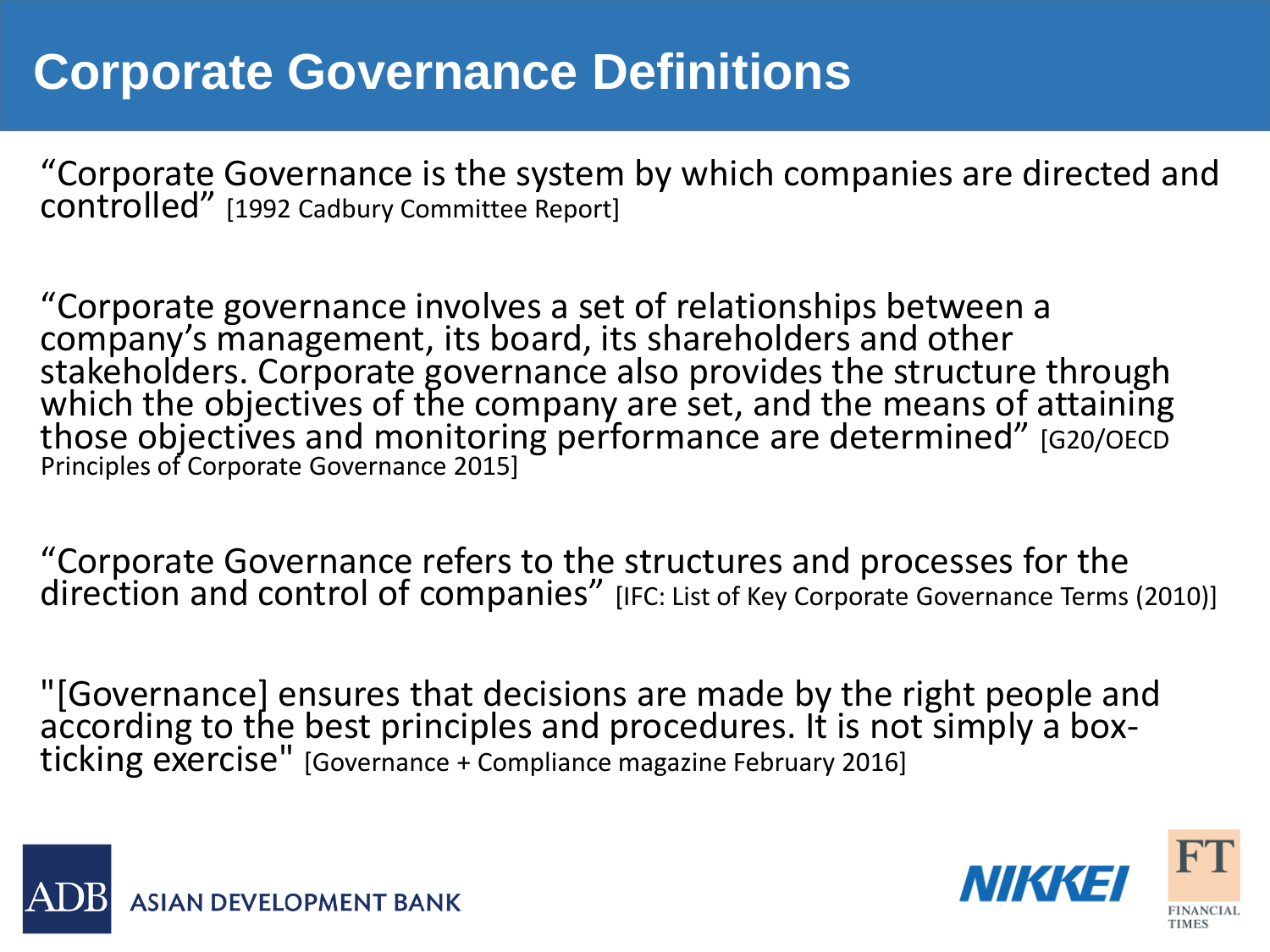### **What is the role of the board?**

- To ensure company's prosperity by collectively directing company affairs while meeting appropriate interests of shareholders and stakeholders. **IFC**
- Members of the ADB Board of Directors supervise the institution's financial statements, approve its administrative budget, and decide on all policy documents as well as loan, grant and equity investments made by **ADB**
- Our Board of Directors leads the Company with a firm commitment to CLP's values. The Board formulates CLP's strategic direction and sees that the Company operates in an ethical, sustainable and effective manner. **China Light & Power**



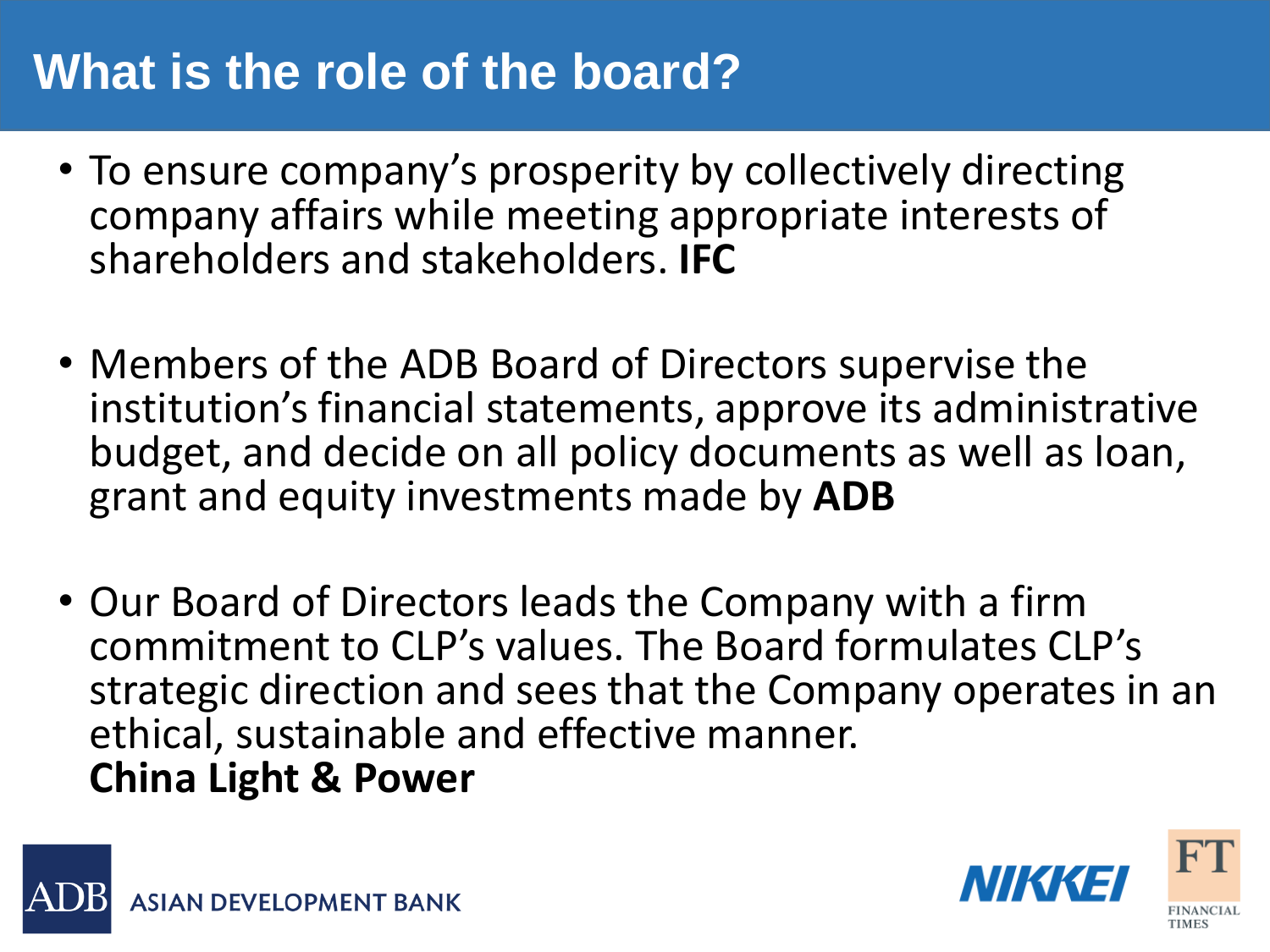## **"The job of the board is not to lead but to ensure there is leadership**

### **not to make strategy but ensure that there is one**

## **not to run the business but ensure it is well run"**



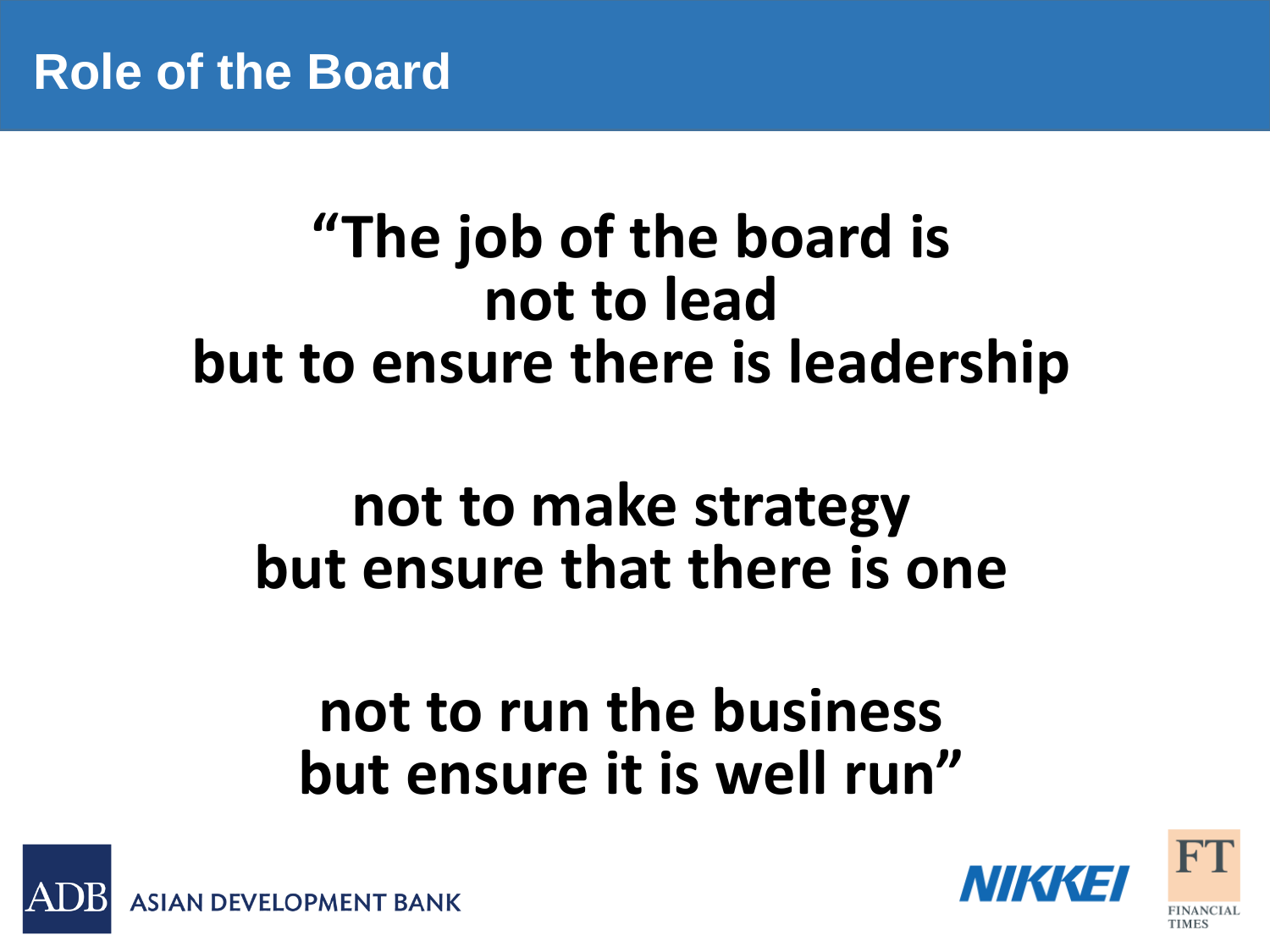### **Board Best Practices**

### Leadership

- Separate Chairman and CEO
- Collectively responsible for long-term success

### **Effectiveness**

- Balance of executive and non-executive directors
- Strong, independent audit and remuneration committees
- Transparency on appointments
- Directors training
- Sufficient allocation of time to review materials
- Annual evaluation of board and director performance

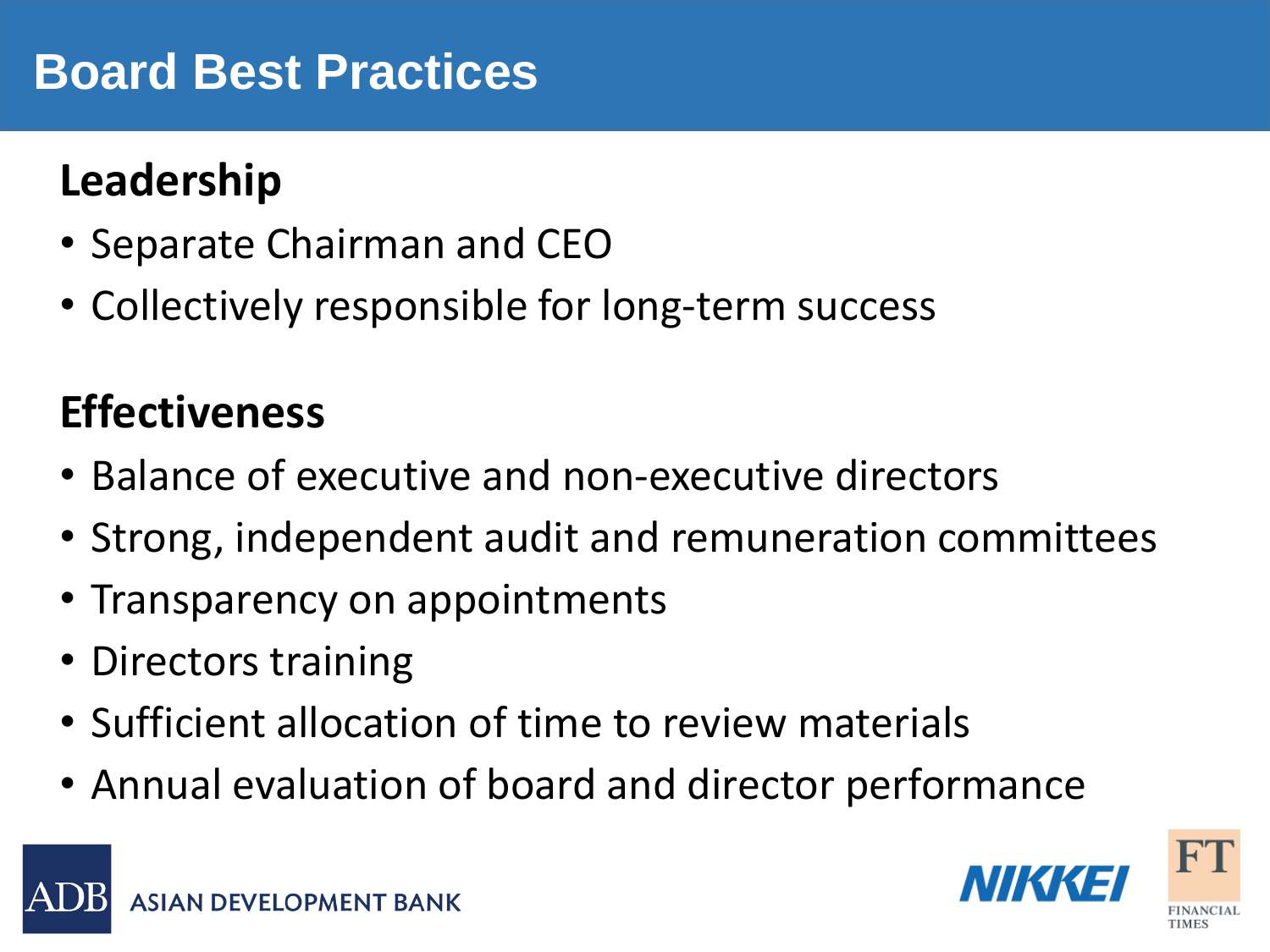### **Agenda Vision, mission and values**

**Strategy and structure**

**Strategic engagement with management**

**Risk appetite to meet strategic objectives**

**Accountability to shareholders and responsibility to relevant stakeholders**



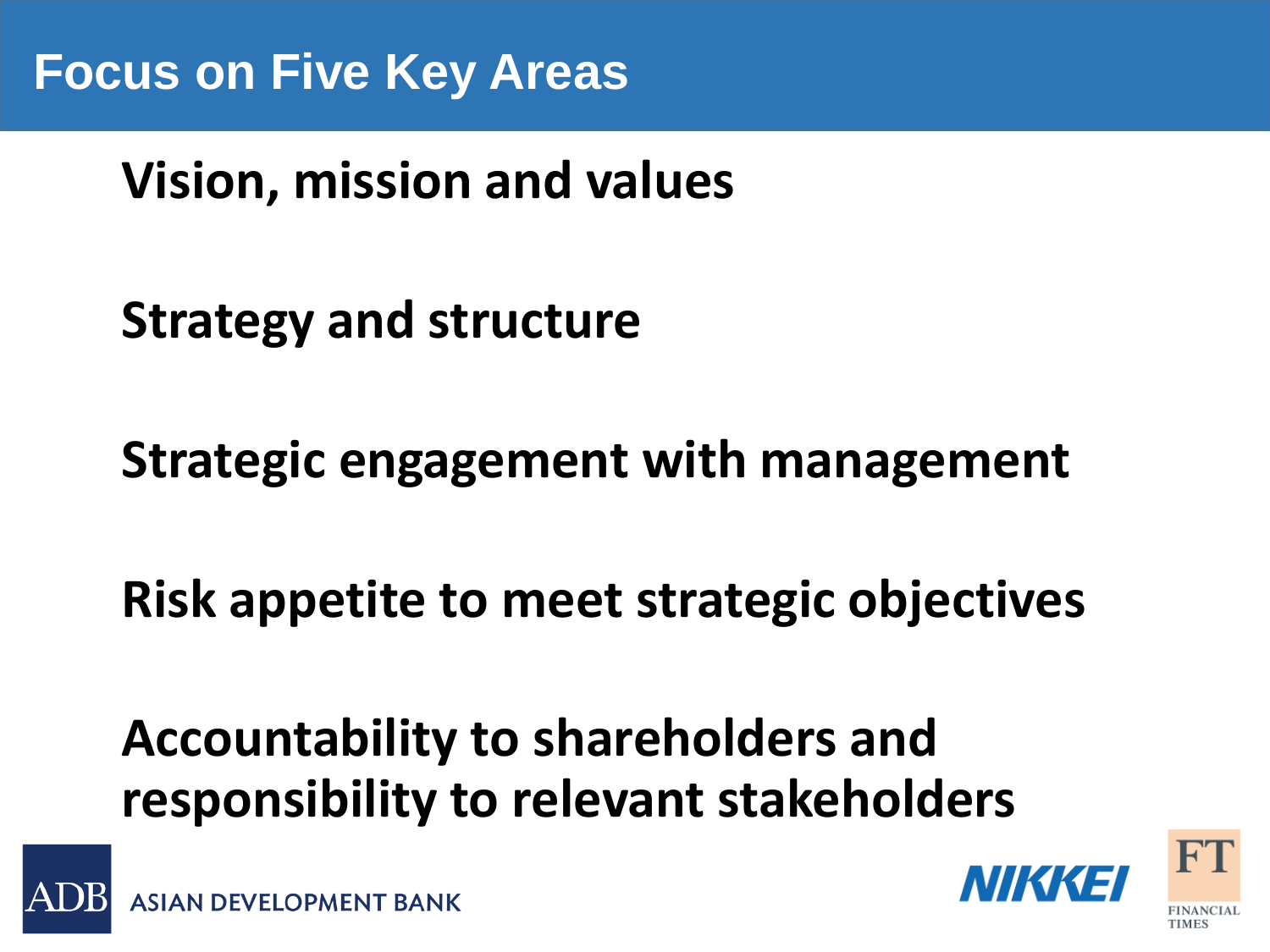Directors support executives in their leadership of the **business and monitor and supervise their conduct**

### **Directors seek to establish and maintain confidence in:**

- Company conduct
- Management team performance
- Strategy development
- Financial controls and risk management
- Appropriateness of remuneration
- Appointment and replacement of key personnel
- Management development and succession plans

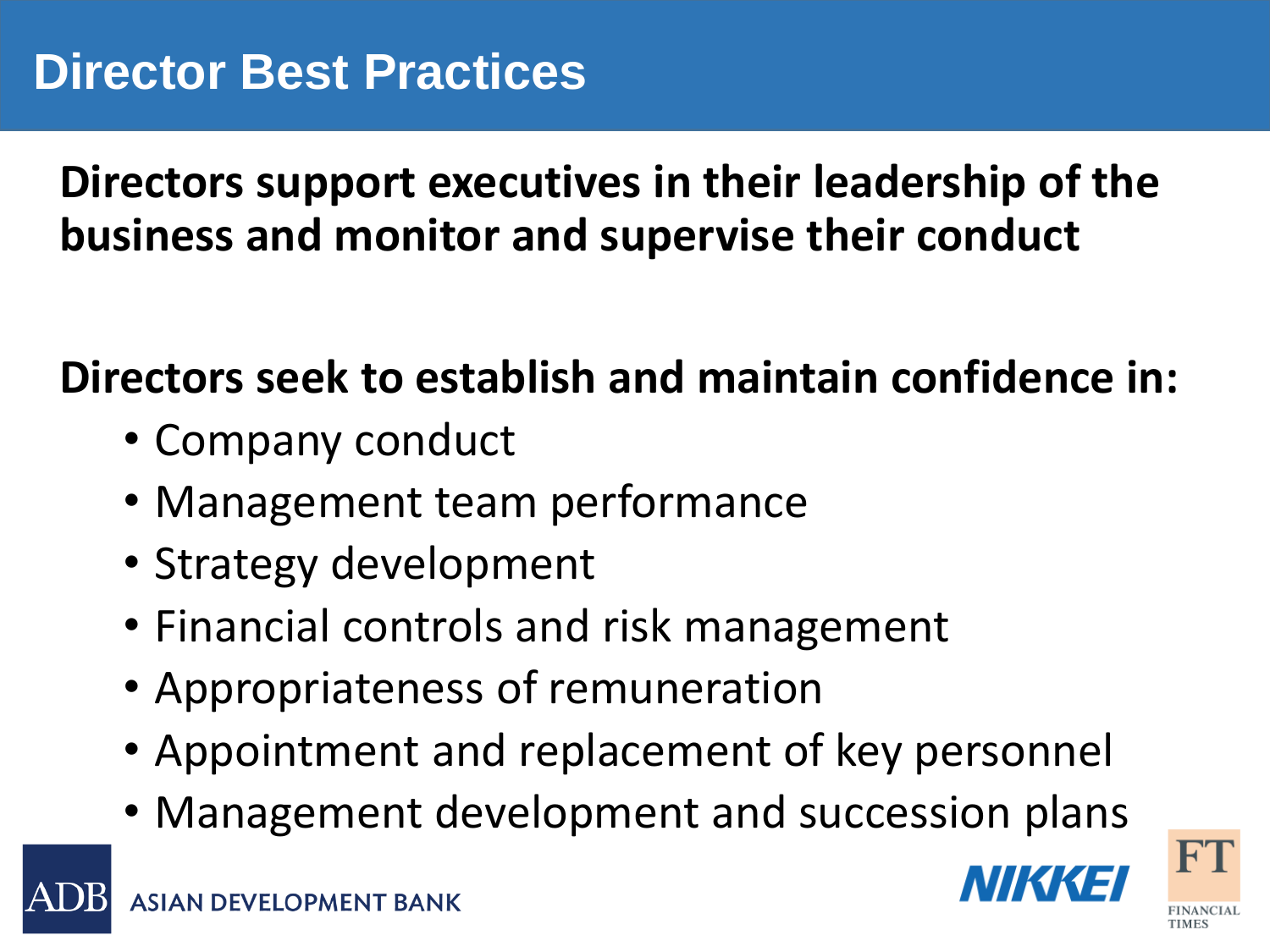### **Role of the Director**

**Agenda**

### **Mutual respect**

• **Mutual respect and a spirit of partnership**

**Promote openness and trust** 

• **Recognition by executives of boards contribution**

**Culture eat strategy for breakfast**

• **Behavior and relationships as important as structure and processes**



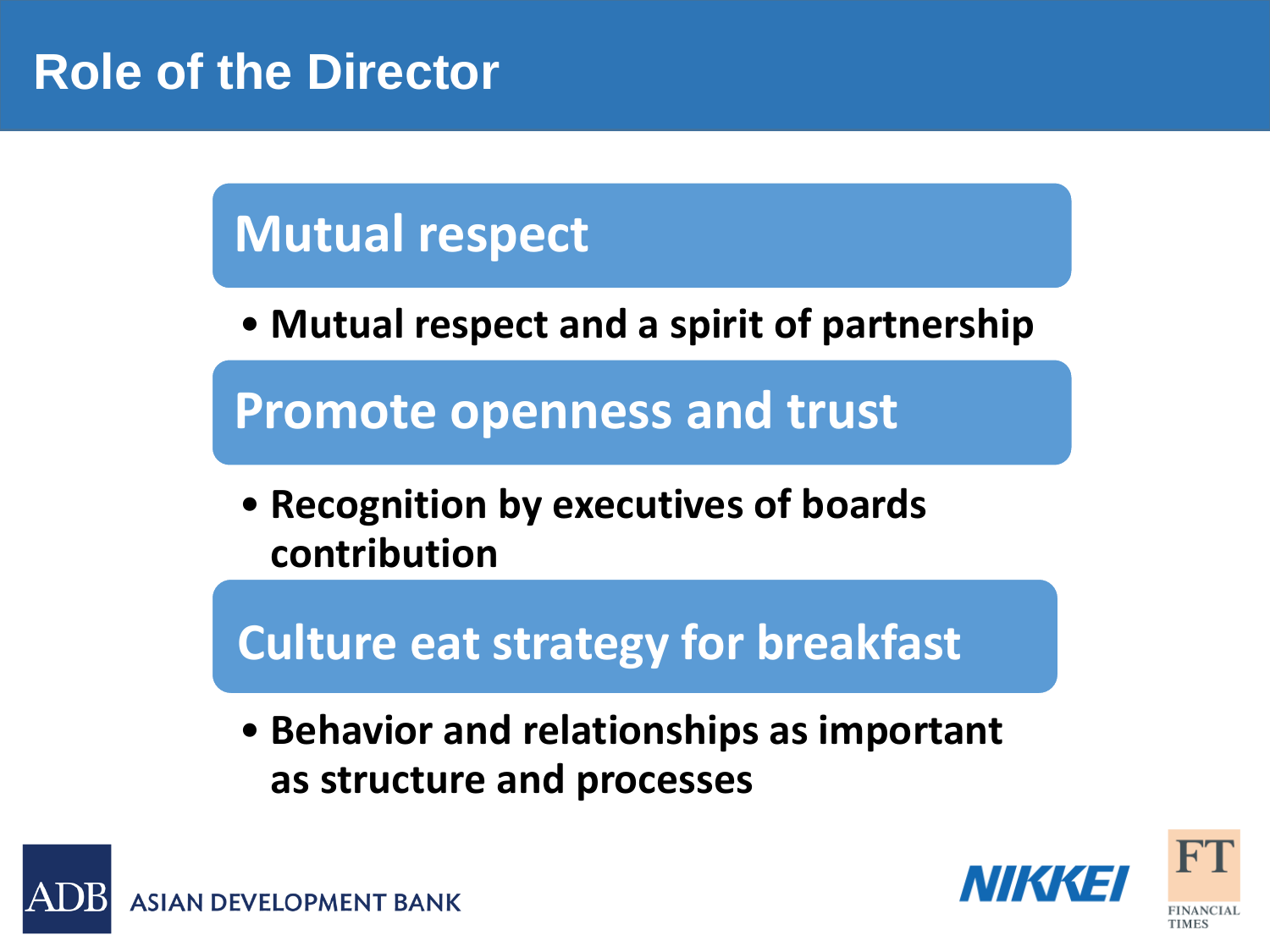### **Board Structure**





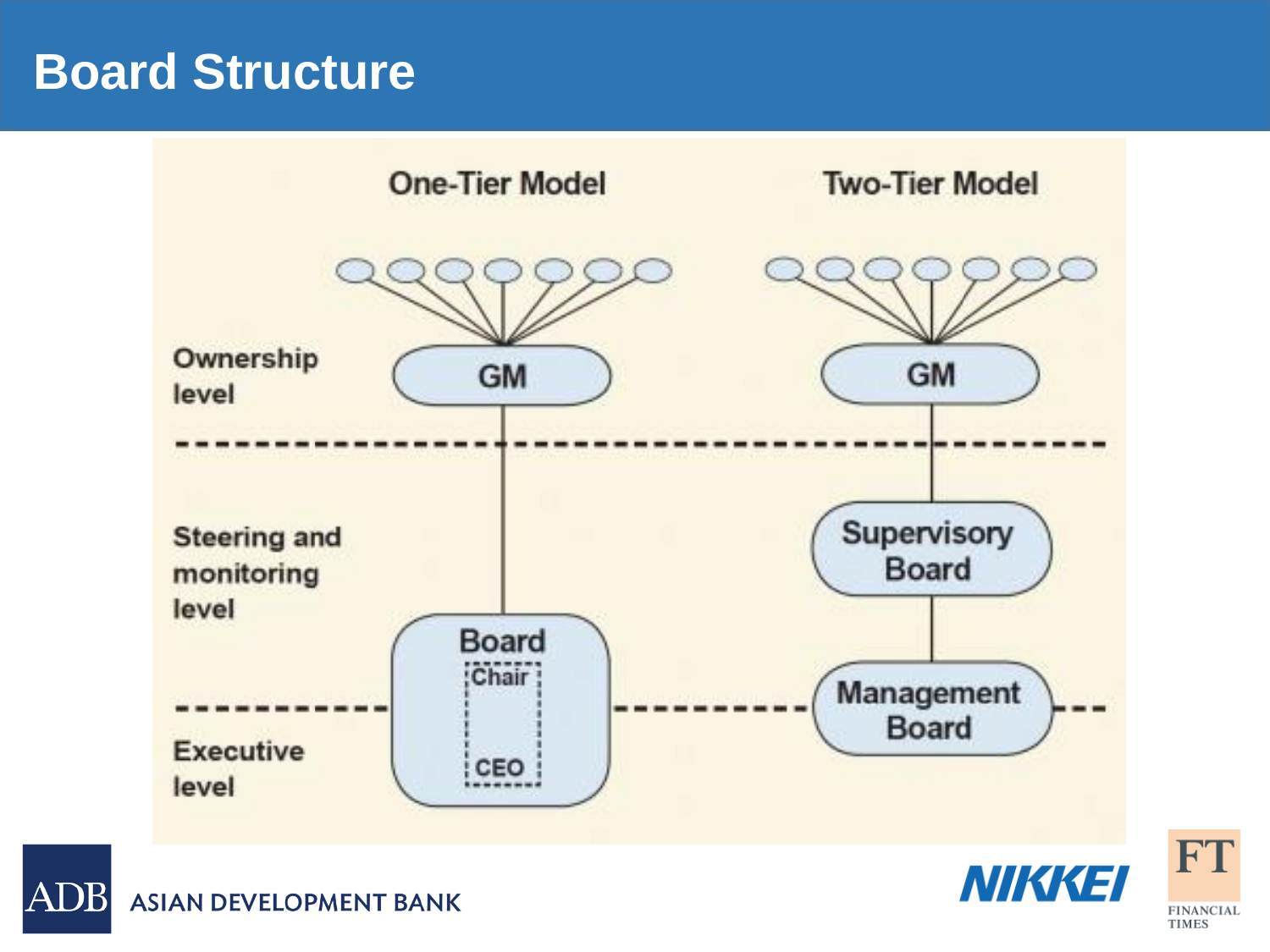# **Shareholders**

# Chairman NED/INED

## Executive **Directors**

## **Stakeholders**





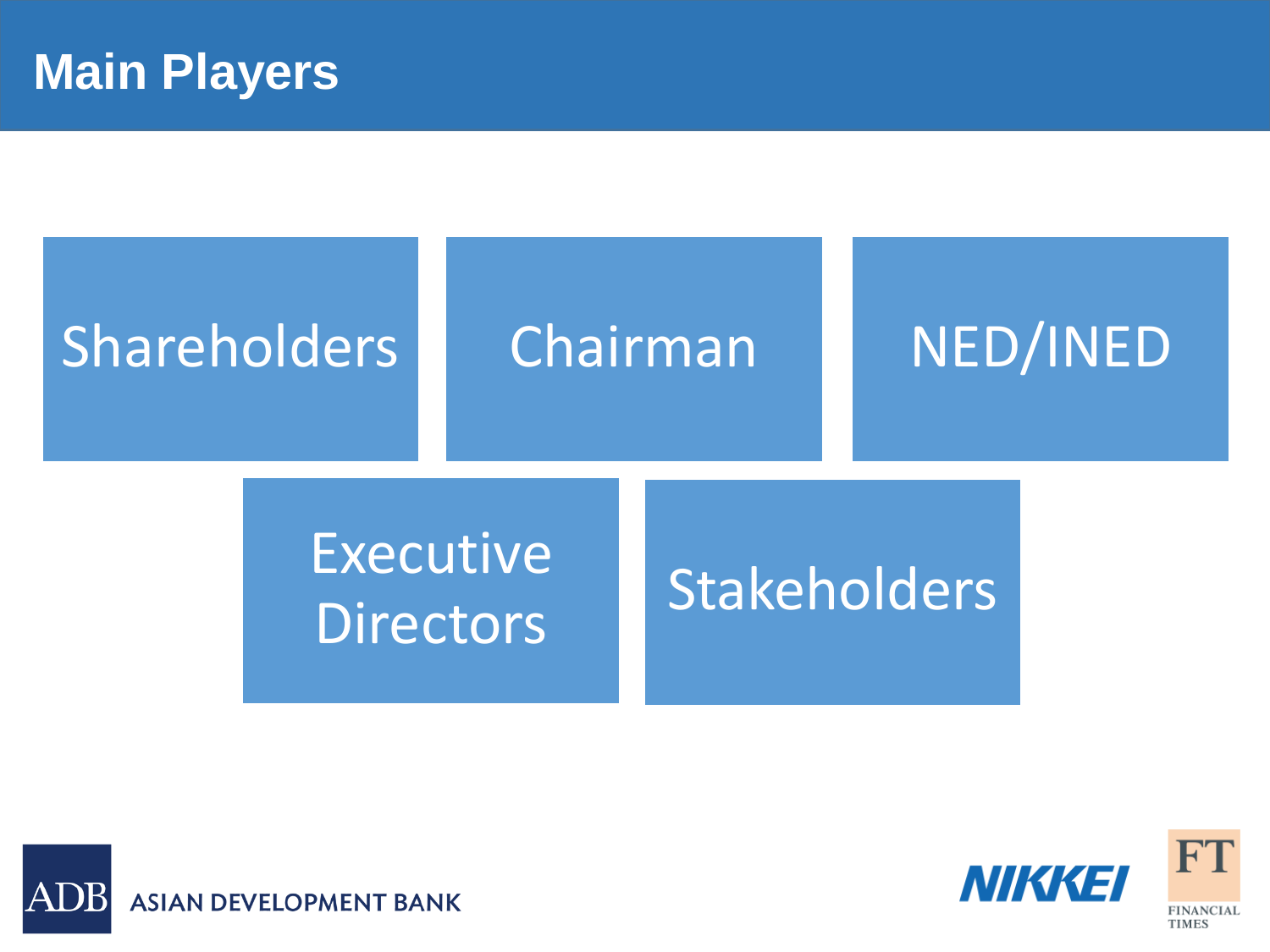#### **Agency 80% of INEDS report a good Chair as the key deciding factor in accepting a role**

- Strong Chairs influence the decision-making process, if not always its outcome, for the better
- Great Chairs
	- Maximise board diversity
	- Create an environment of constructive challenge
	- Harness the efforts of the board in ensuring good governance
	- Ensure meetings are run well and productively



ASIAN DEVELOPMENT BANK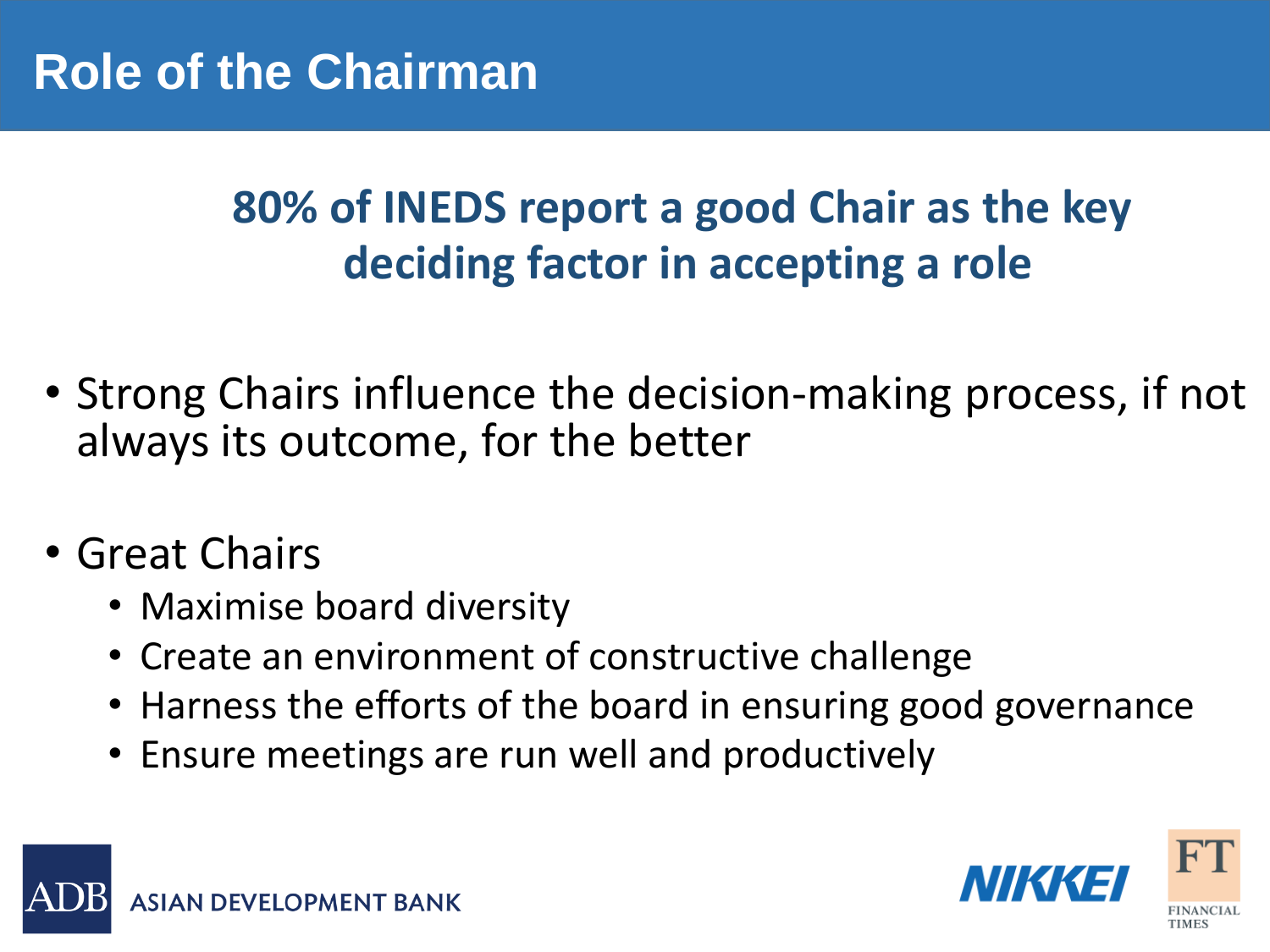Each committee has clear terms of reference, reviewed annually by the board to ensure relevance:

- **Audit:** monitor integrity of the company's financial reporting; ensure internal financial controls, oversee the company's external audit process, appoint/work with external auditor
- **Remuneration:** packages for executive directors, succession, long-term talent strategy
- **Nomination:** new appointments to board and senior positions, ensure appointments made according to agreed specifications

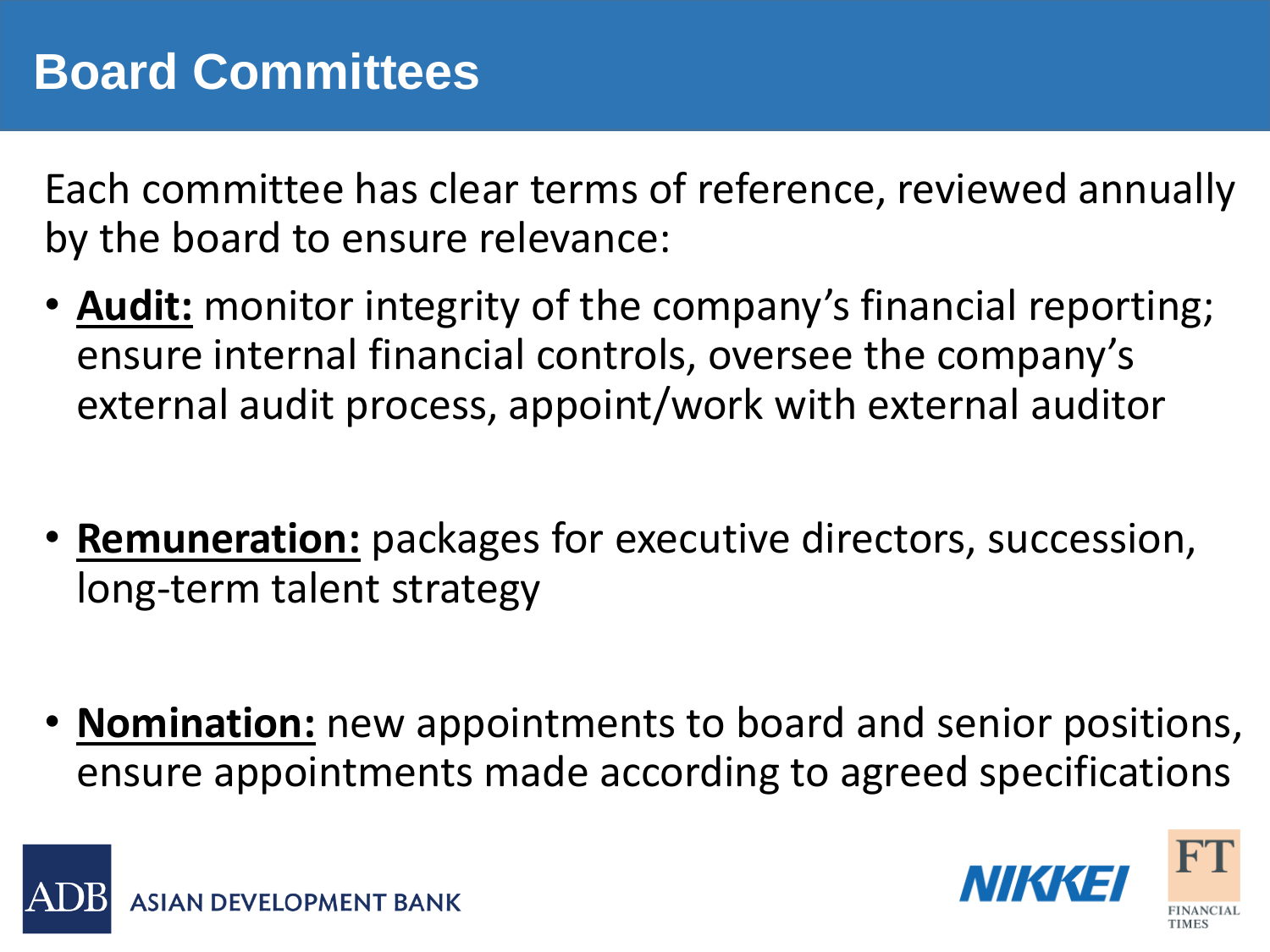### **ADB Committees**

- **Audit**
- **Compliance Review**
- **Budget Review**
- **Development Effectiveness**
- **Ethics**
- **Human Resources** (vs nomination and remuneration)



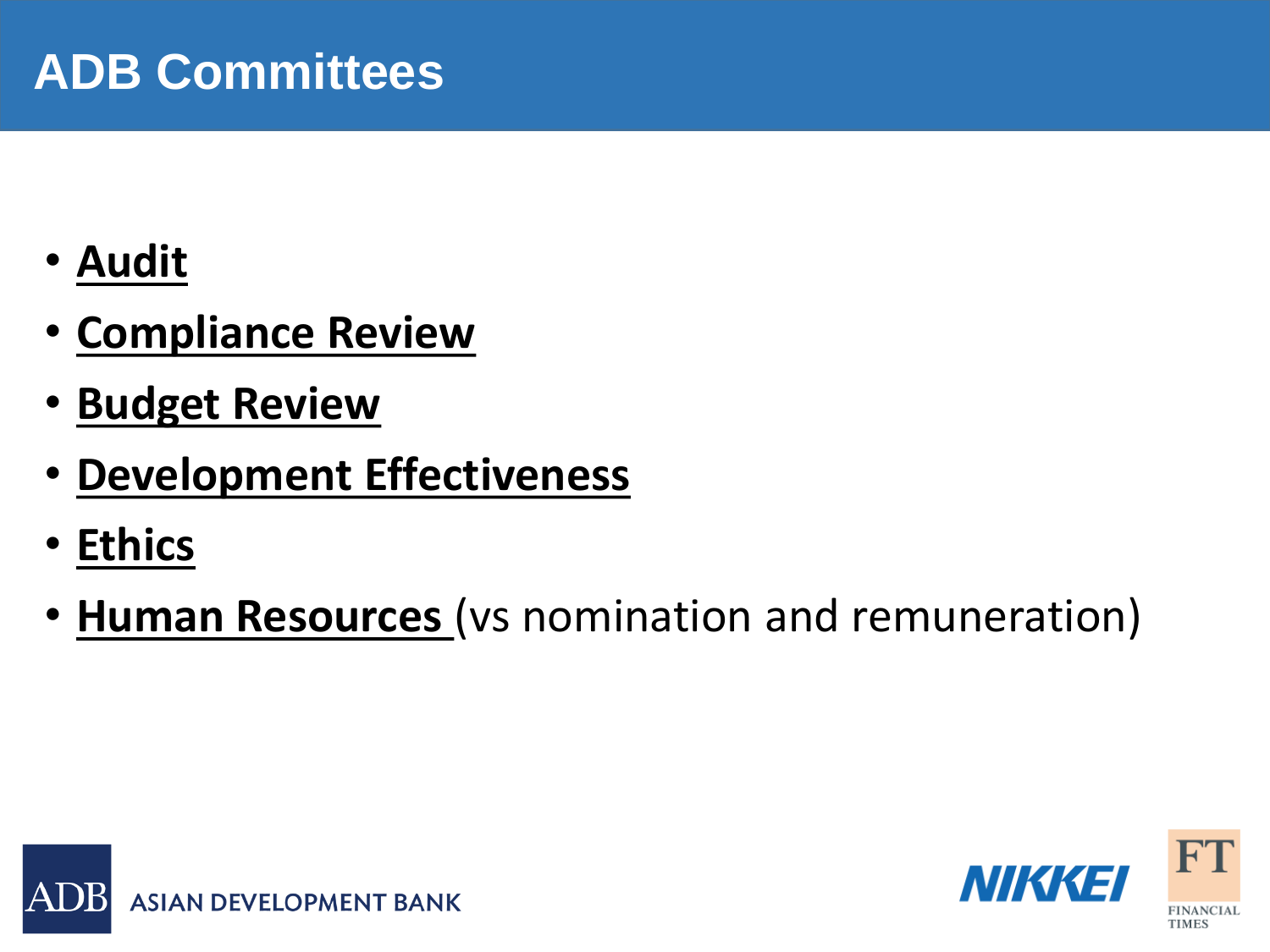

#### Lends itself to good timely decisions that benefit the company

#### Ensures performance against long-term stakeholder value

Proactive not reactive

#### **"Make sure process does not become a proxy for results"**



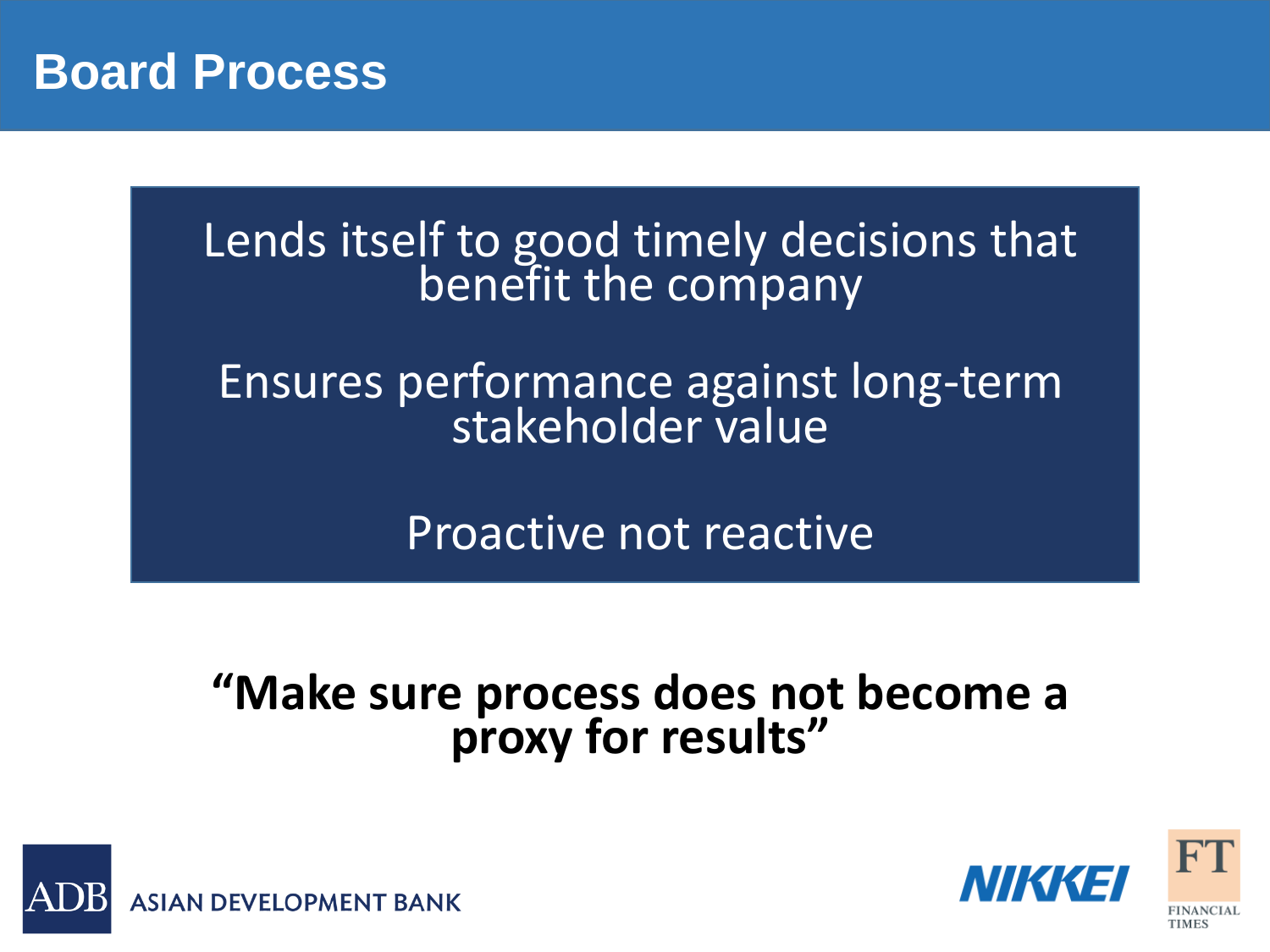### **Typical Pitfalls**

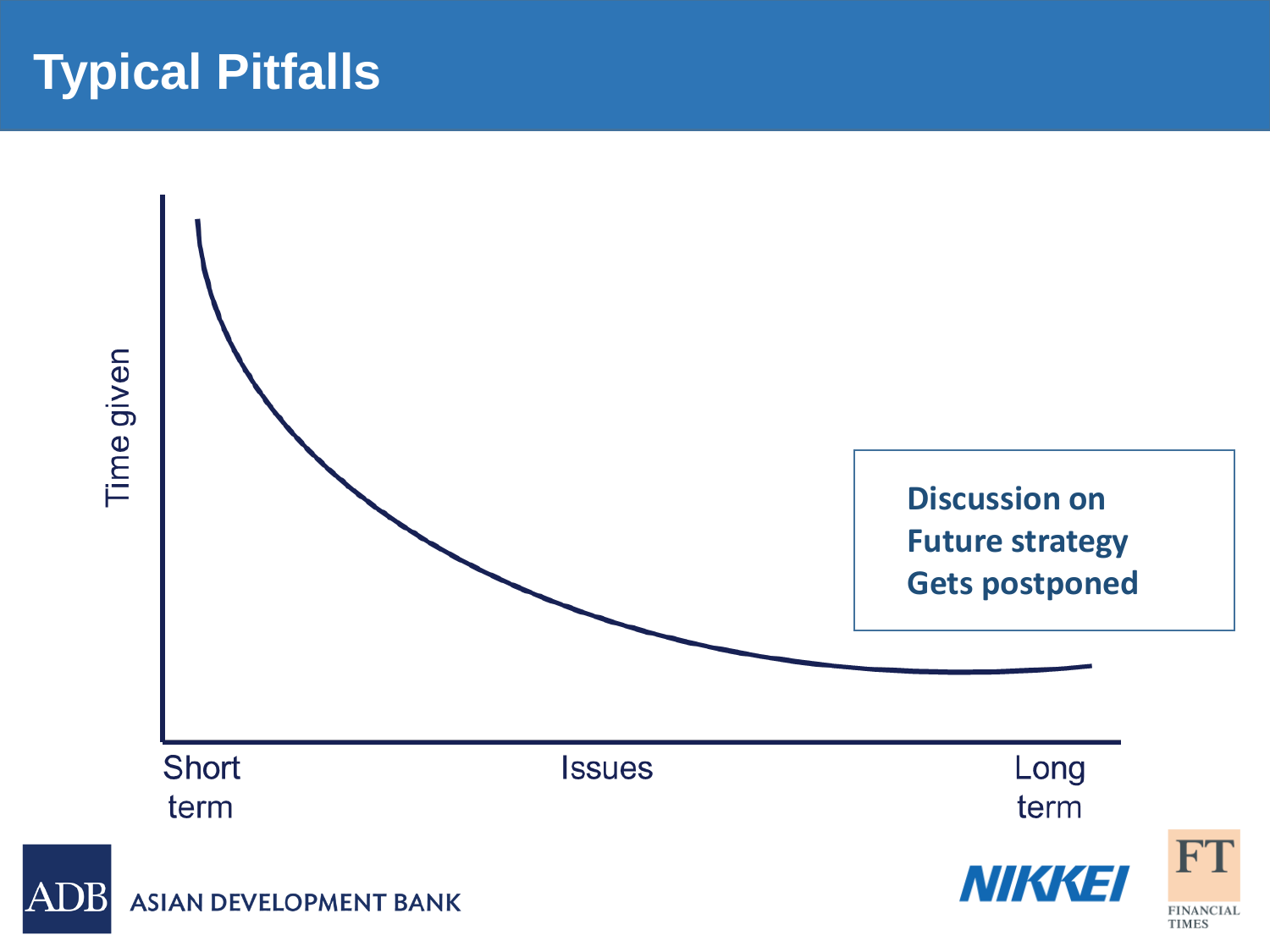### **Started off small....**

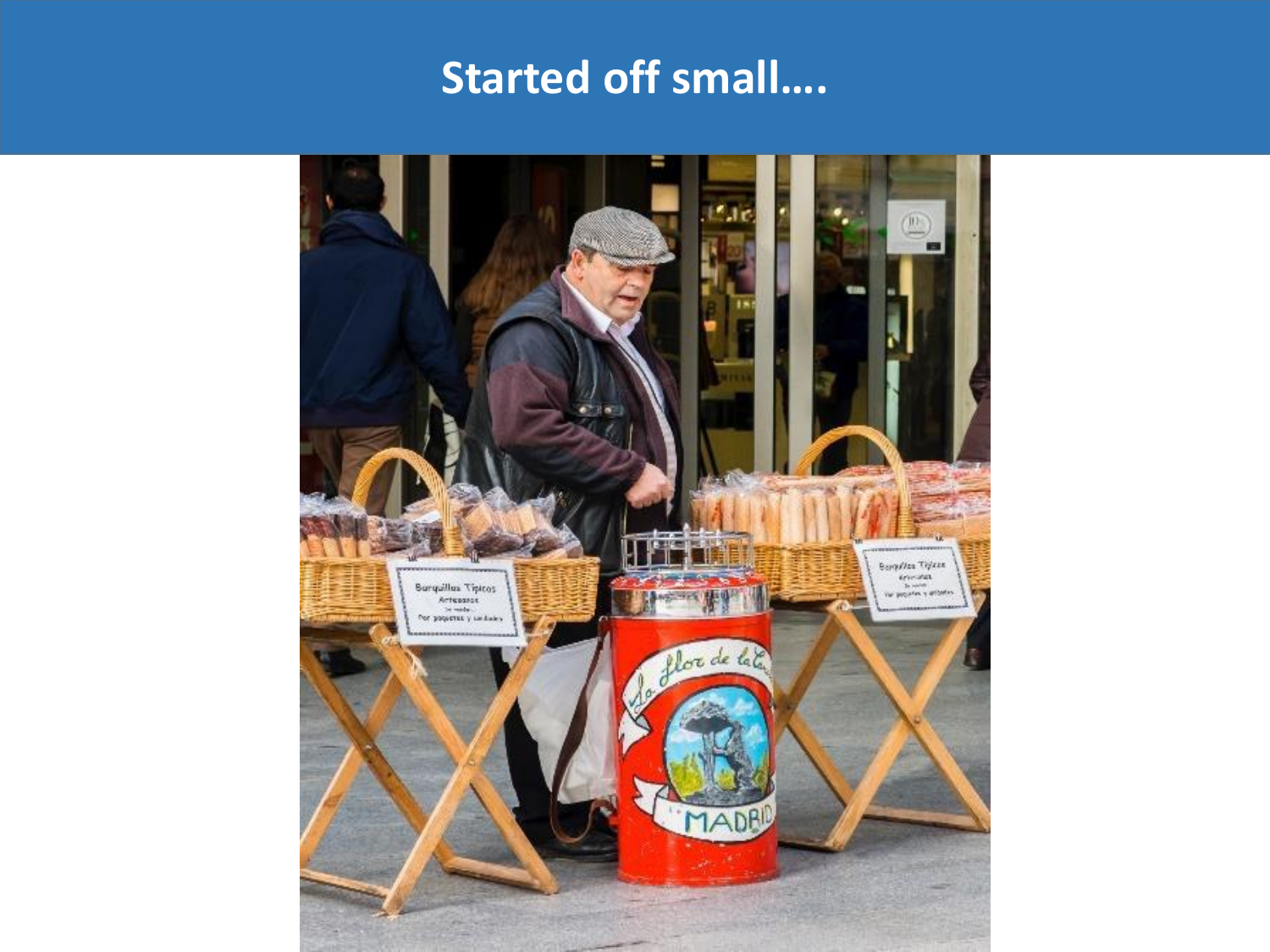### Joined Together With a Few People… **Joined together with a few people…**

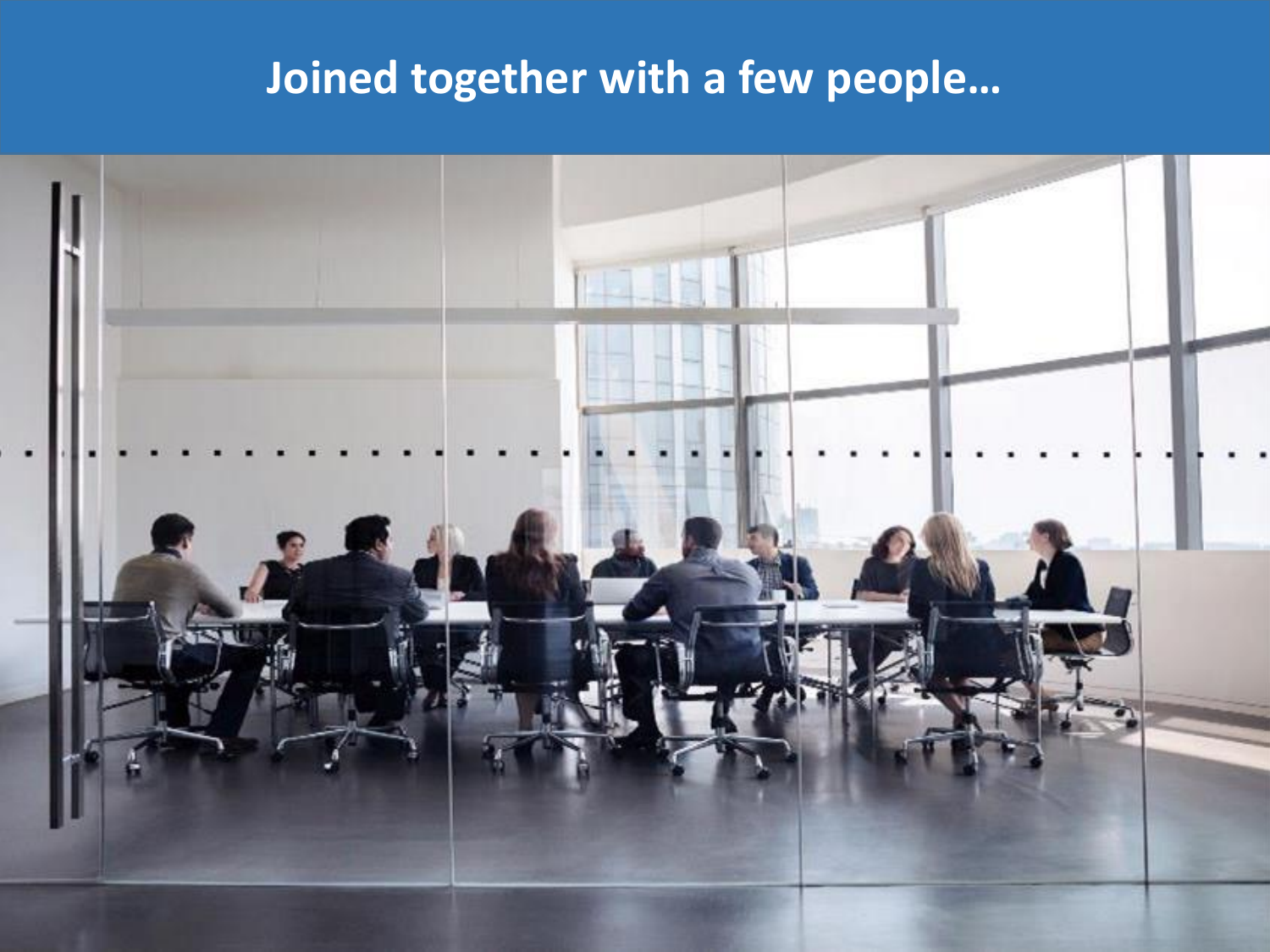# Got Bigger…. **Got bigger…**

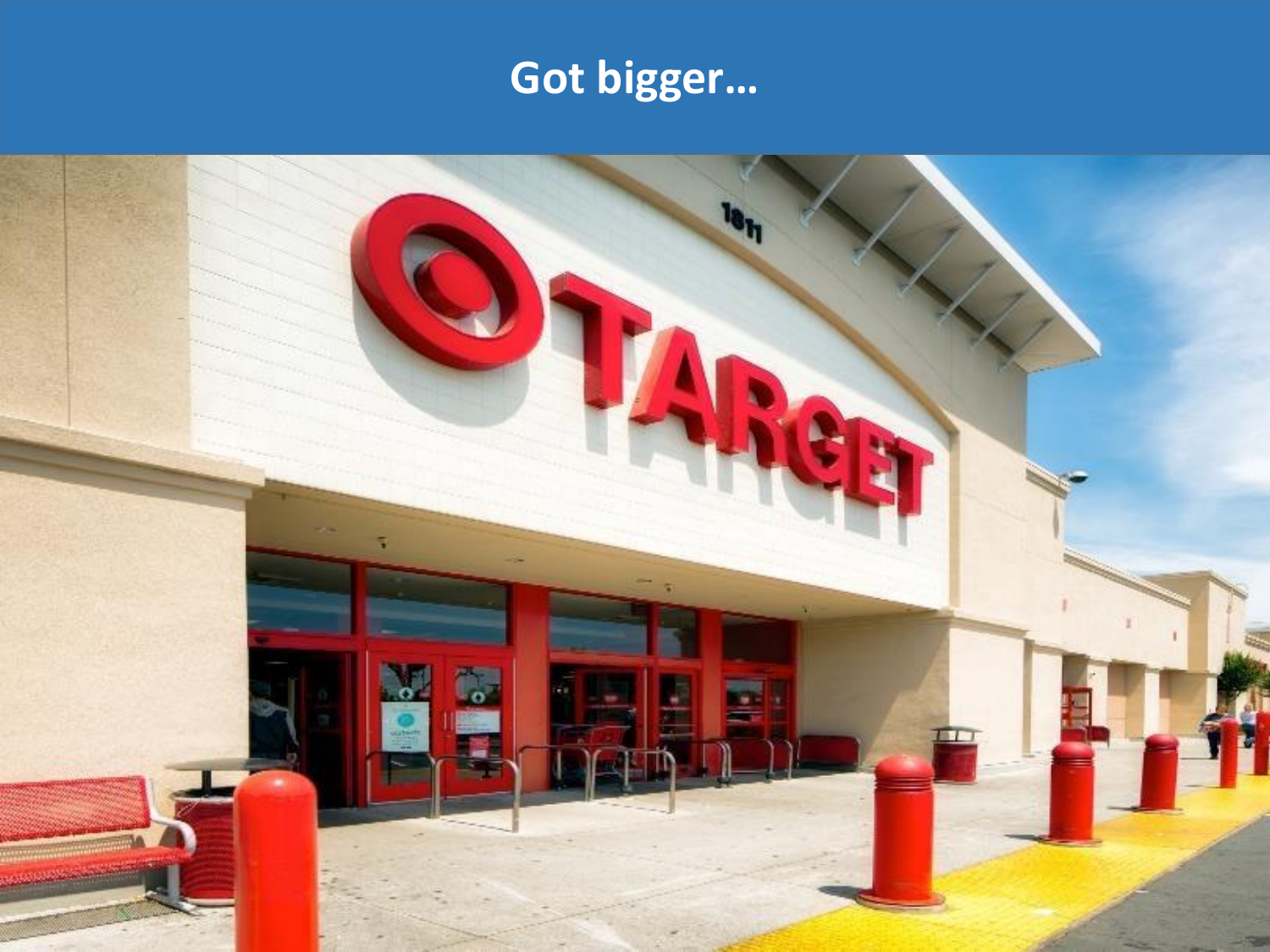### Raising funds on the stock market…. **Raising funds on the stock market…**

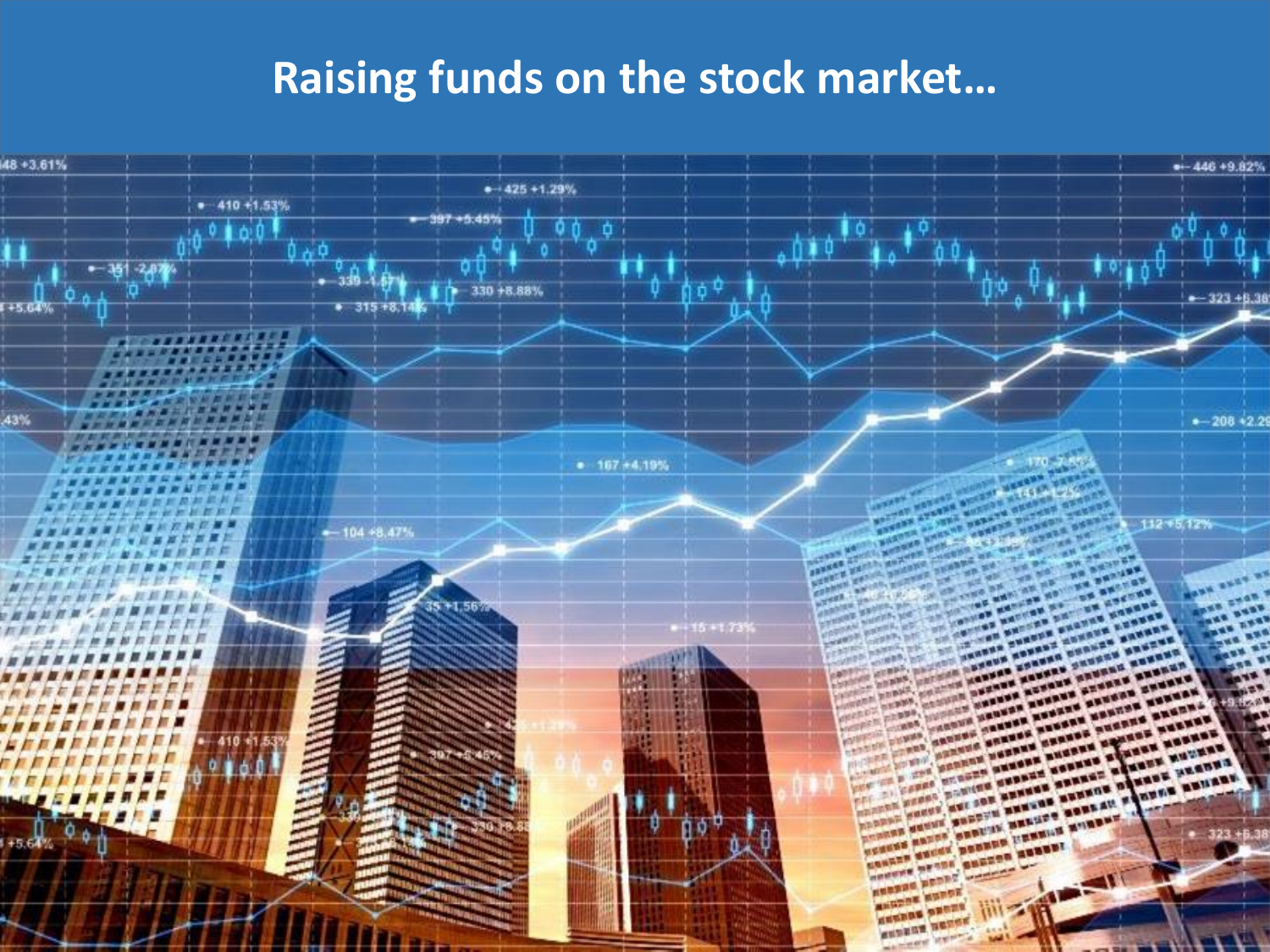#### **Where was the board?**

There would be days where we would open 5 checking accounts for friends and family

just to go home early."

- Anthony Try, former Wells Fargo employee

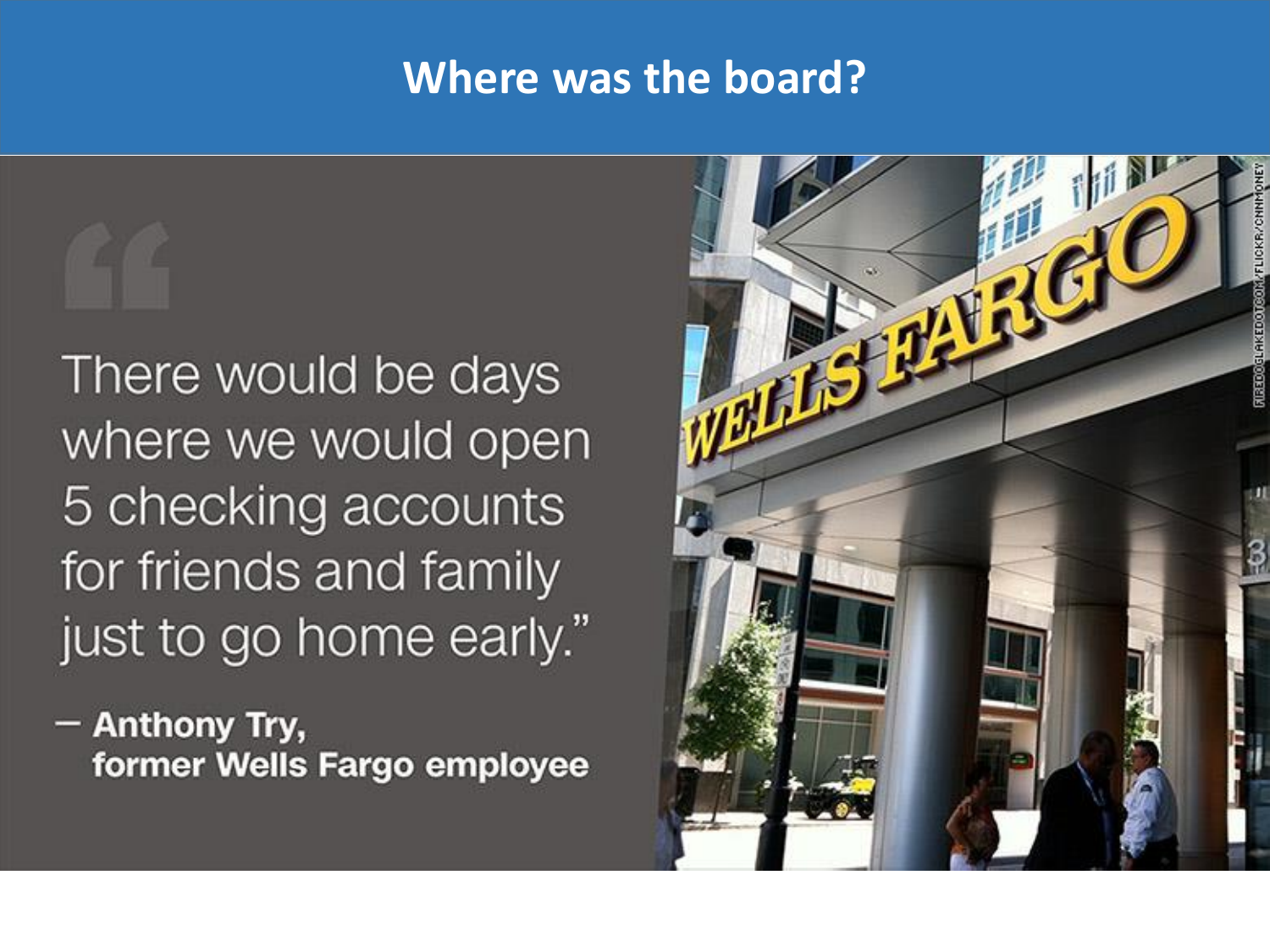#### **Agent Six Reasons Corporate Boards Fail**

- **Poor strategic decisions**
- **Over-expansion and ill-judged acquisitions**
- **Dominant CEOs**
- **Greed, hubris and the desire for power**
- **Failure of internal controls at all levels from the top downwards**
- **Ineffectual and ineffective boards**

[Hamilton and Micklethwait (2006). Greed and Corporate Failures]



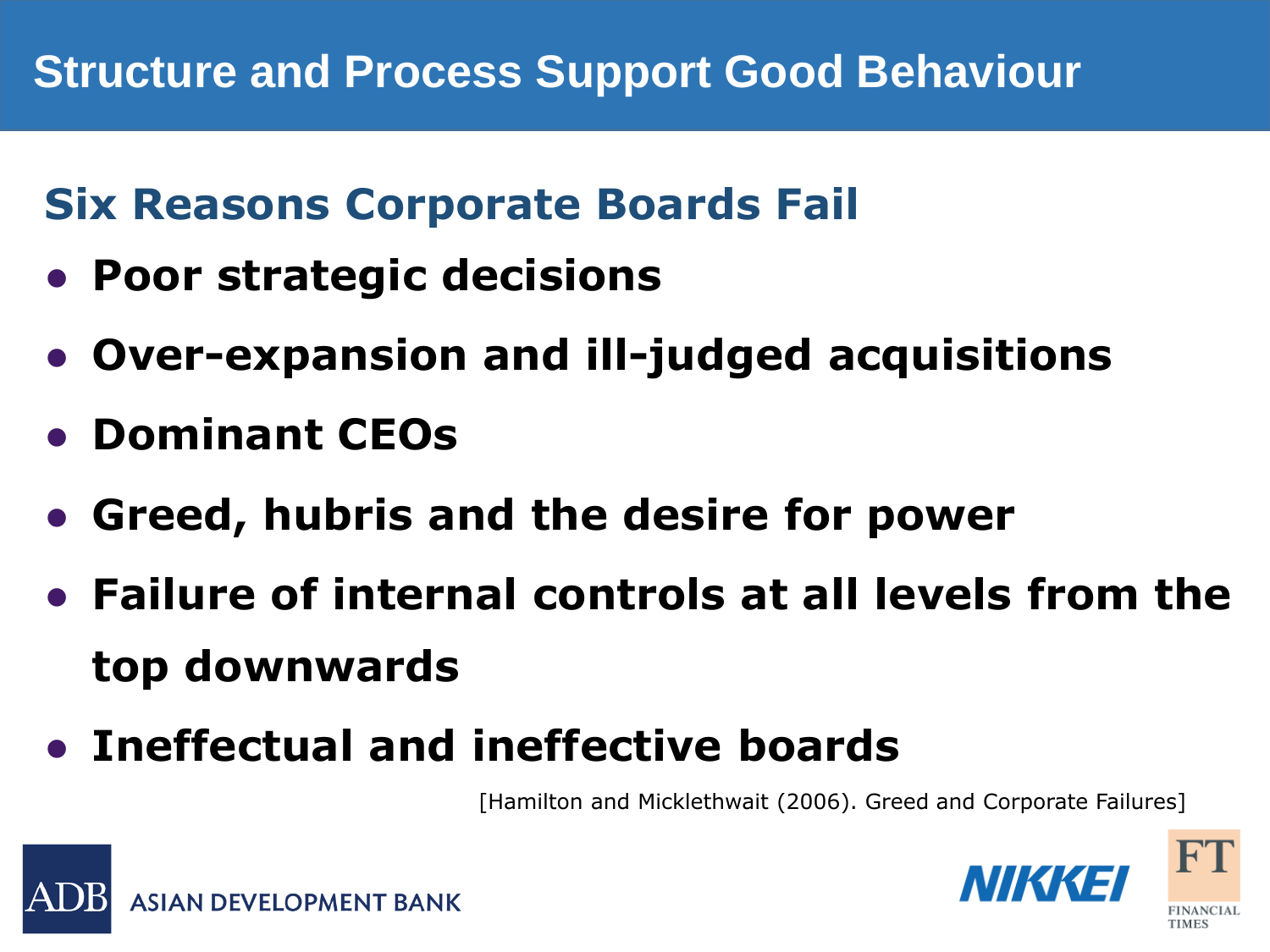### **Best Practice Behaviour**

- Be prepared make sure you have the information you need (from internal or external sources) to do your job, *appropriately in advance*
- **Maximise your** *distinctive contribution*  bring your distinctive experience, knowledge, perspectives and personality to bear on the company's issues
- **Play** *your* **role –** not about constantly second-guessing the executives or kicking all the tyres (or 'siding with' either the Chair or the CEO)
- **Focus on** *'data and logic'*  not 'positions and personalities'
- **Speak sparingly but powerfully –** recognizing where you need to adapt

### **Constructive Challenge**



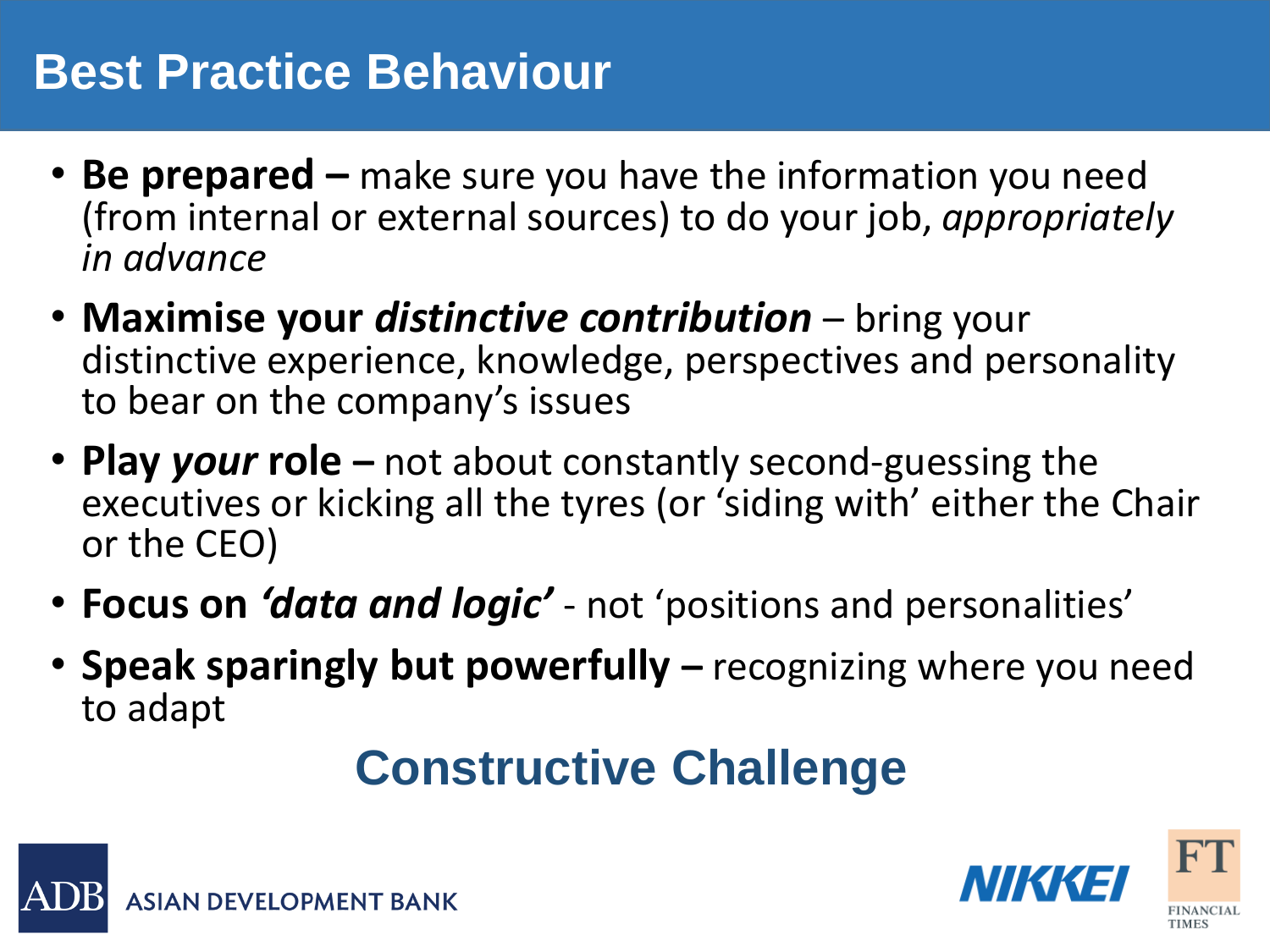#### **Agenda A few things to think about…**

- **Be aware of larger context**
- **Define the role your board**
- **Vision, strategy, management, risk and shareholder engagement all key**
- **Best practice: comply or explain (but don't comply without explaining either)**
- **Structure board and processes to ensure good behavior**